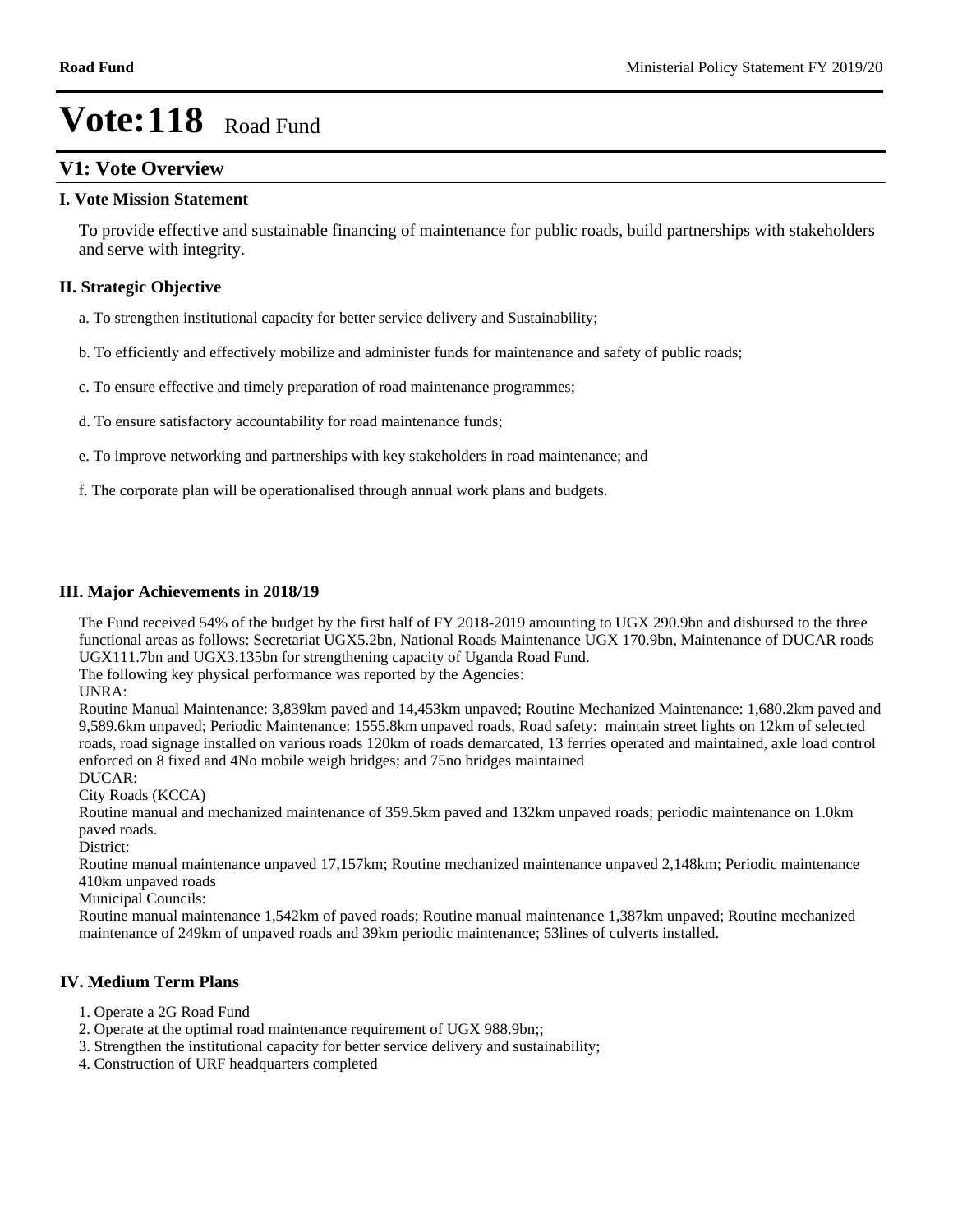# **V. Summary of Past Performance and Medium Term Budget Allocations**

**Table 5.1: Overview of Vote Expenditures (UShs Billion)**

|           | 2018/19                                              |                    |               |                                           |         |         |         | <b>MTEF Budget Projections</b> |         |
|-----------|------------------------------------------------------|--------------------|---------------|-------------------------------------------|---------|---------|---------|--------------------------------|---------|
|           |                                                      | 2017/18<br>Outturn | <b>Budget</b> | <b>Approved Expenditure</b><br>by End Dec | 2019/20 | 2020/21 | 2021/22 | 2022/23                        | 2023/24 |
| Recurrent | Wagel                                                | 2.503              | 2.667         | 1.268                                     | 2.667   | 2.801   | 2.941   | 3.088                          | 3.242   |
|           | Non Wage                                             | 412.392            | 532.980       | 285.670                                   | 25.376  | 29.182  | 35.019  | 42.022                         | 50.427  |
| Devt.     | GoU                                                  | 2.468              | 6.870         | 1.802                                     | 6.870   | 8.244   | 8.244   | 8.244                          | 8.244   |
|           | Ext. Fin.                                            | 0.000              | 0.000         | 0.000                                     | 1.729   | 0.000   | 0.000   | 0.000                          | 0.000   |
|           | <b>GoU</b> Total                                     | 417.363            | 542.517       | 288.740                                   | 34.913  | 40.227  | 46.203  | 53.354                         | 61.913  |
|           | <b>Total GoU+Ext Fin (MTEF)</b>                      | 417.363            | 542.517       | 288.740                                   | 36.643  | 40.227  | 46.203  | 53.354                         | 61.913  |
|           | Arrears                                              | 0.030              | 0.000         | 0.000                                     | 0.000   | 0.000   | 0.000   | 0.000                          | 0.000   |
|           | <b>Total Budget</b>                                  | 417.393            | 542.517       | 288.740                                   | 36.643  | 40.227  | 46.203  | 53.354                         | 61.913  |
|           | <b>A.I.A Total</b>                                   | N/A                | N/A           | N/A                                       | N/A     | N/A     | N/A     | N/A                            | N/A     |
|           | <b>Grand Total</b>                                   | 417.393            | 542.517       | 288.740                                   | 36.643  | 40.227  | 46.203  | 53.354                         | 61.913  |
|           | <b>Total Vote Budget</b><br><b>Excluding Arrears</b> | 417.363            | 542.517       | 288.740                                   | 36.643  | 40.227  | 46.203  | 53.354                         | 61.913  |

## **VI. Budget By Economic Clasification**

**Table V6.1 2018/19 and 2019/20 Budget Allocations by Item**

|                                        |         | 2018/19 Approved Budget |            |              |        | 2019/20 Draft Estimates |              |
|----------------------------------------|---------|-------------------------|------------|--------------|--------|-------------------------|--------------|
| <b>Billion Uganda Shillings</b>        | GoU     | Ext. Fin                | <b>AIA</b> | <b>Total</b> | GoU    | Ext. Fin                | <b>Total</b> |
| <b>Output Class: Outputs Provided</b>  | 8.500   | 0.000                   | 0.000      | 8.500        | 8.850  | 1.729                   | 10.579       |
| 211 Wages and Salaries                 | 3.169   | 0.000                   | 0.000      | 3.169        | 3.150  | 0.000                   | 3.150        |
| 212 Social Contributions               | 0.333   | 0.000                   | 0.000      | 0.333        | 0.333  | 0.000                   | 0.333        |
| 213 Other Employee Costs               | 0.838   | 0.000                   | 0.000      | 0.838        | 0.837  | 0.000                   | 0.837        |
| 221 General Expenses                   | 0.989   | 0.000                   | 0.000      | 0.989        | 1.196  | 0.000                   | 1.196        |
| 222 Communications                     | 0.072   | 0.000                   | 0.000      | 0.072        | 0.072  | 0.000                   | 0.072        |
| 223 Utility and Property Expenses      | 1.663   | 0.000                   | 0.000      | 1.663        | 1.394  | 0.000                   | 1.394        |
| 225 Professional Services              | 0.490   | 0.000                   | 0.000      | 0.490        | 0.770  | 1.729                   | 2.499        |
| 226 Insurances and Licenses            | 0.020   | 0.000                   | 0.000      | 0.020        | 0.065  | 0.000                   | 0.065        |
| 227 Travel and Transport               | 0.786   | 0.000                   | 0.000      | 0.786        | 0.892  | 0.000                   | 0.892        |
| 228 Maintenance                        | 0.140   | 0.000                   | 0.000      | 0.140        | 0.140  | 0.000                   | 0.140        |
| <b>Output Class: Outputs Funded</b>    | 527.297 | 0.000                   | 0.000      | 527.297      | 19.693 | 0.000                   | 19.693       |
| 263 To other general government units  | 527.297 | 0.000                   | 0.000      | 527.297      | 19.693 | 0.000                   | 19.693       |
| <b>Output Class: Capital Purchases</b> | 6.720   | 0.000                   | 0.000      | 6.720        | 6.370  | 0.000                   | 6.370        |
| <b>312 FIXED ASSETS</b>                | 6.720   | 0.000                   | 0.000      | 6.720        | 6.370  | 0.000                   | 6.370        |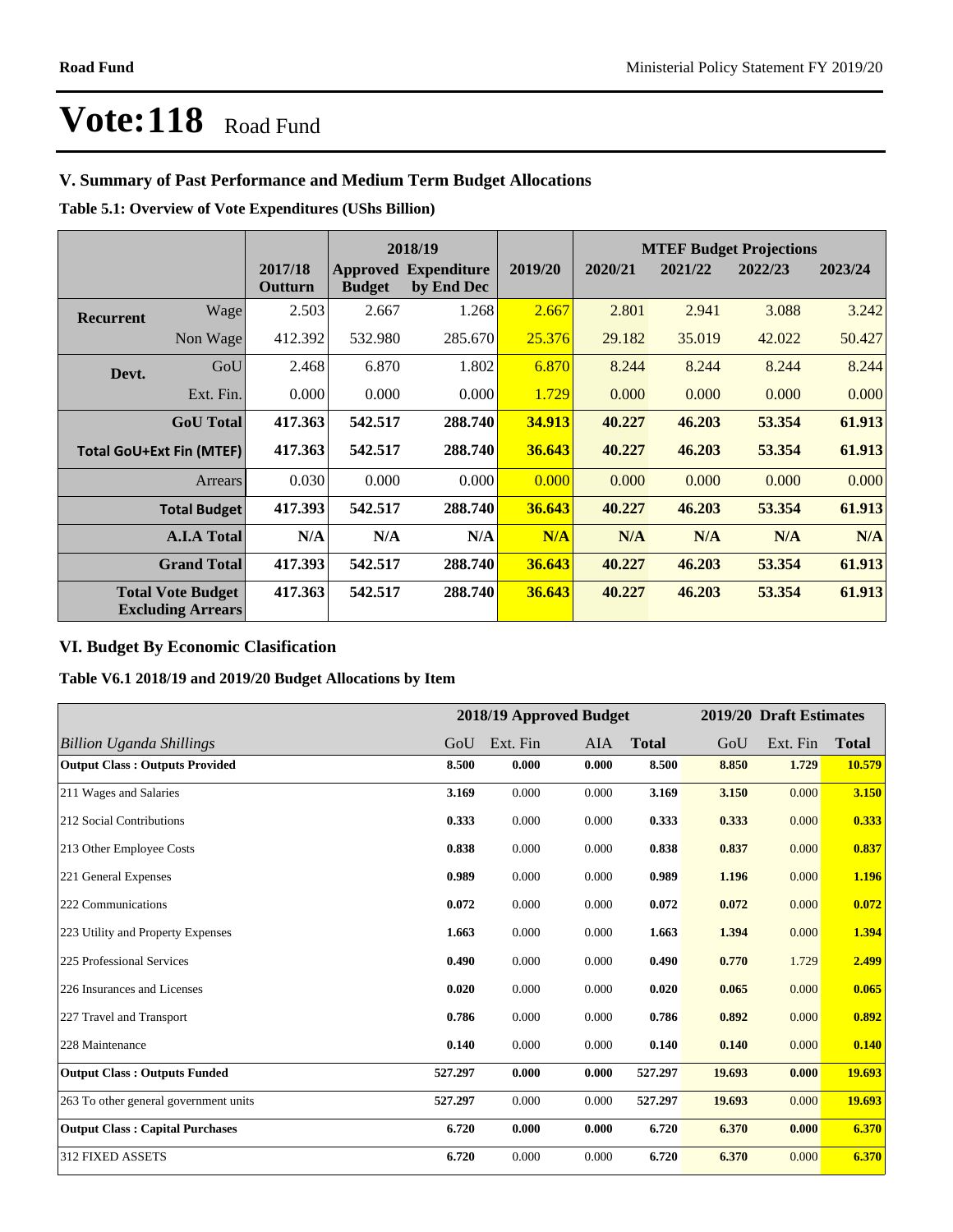| <b>Grand Total:</b>            | 542.517 | 0.000 | 0.000 | 542.517 | 34.913 | 1.729 | 36.643 |
|--------------------------------|---------|-------|-------|---------|--------|-------|--------|
| <b>Total excluding Arrears</b> | 542.517 | 0.000 | 0.000 | 542.517 | 34.913 | 1.729 | 36.643 |

### **VII. Budget By Programme And Subprogramme**

### **Table V7.1: Past Expenditure Outturns and Medium Term Projections by Programme and SubProgramme**

| Billion Uganda shillings                               |                                     | FY 2018/19                |                                   |                                             | <b>Medium Term Projections</b> |         |         |         |
|--------------------------------------------------------|-------------------------------------|---------------------------|-----------------------------------|---------------------------------------------|--------------------------------|---------|---------|---------|
|                                                        | <b>FY 2017/18</b><br><b>Outturn</b> | Approved<br><b>Budget</b> | <b>Spent By</b><br><b>End Dec</b> | 2019-20<br><b>Proposed</b><br><b>Budget</b> | 2020-21                        | 2021-22 | 2022-23 | 2023-24 |
| 52 National and District Road<br>Maintenance           | 417.393                             | 542.517                   | 288.740                           | 36.643                                      | 40.227                         | 46.203  | 53.354  | 61.913  |
| 01 Road Fund Secretariat                               | 414.925                             | 535.647                   | 286.938                           | 28.043                                      | 31.983                         | 37.959  | 45.110  | 53.669  |
| 1422 Strengthening the capacity of Uganda<br>Road Fund | 2.468                               | 6.870                     | 1.802                             | 8.599                                       | 8.244                          | 8.244   | 8.244   | 8.244   |
| <b>Total for the Vote</b>                              | 417.393                             | 542.517                   | 288.740                           | 36.643                                      | 40.227                         | 46.203  | 53.354  | 61.913  |
| <b>Total Excluding Arrears</b>                         | 417.363                             | 542.517                   | 288.740                           | 36.643                                      | 40.227                         | 46.203  | 53.354  | 61.913  |

## **VIII. Programme Performance and Medium Term Plans**

#### **Table V8.1: Programme Outcome and Outcome Indicators ( Only applicable for FY 2019/20)**

| <b>Programme:</b>                 | 52 National and District Road Maintenance                                           |                 |                  |                            |                            |                                                  |  |  |  |
|-----------------------------------|-------------------------------------------------------------------------------------|-----------------|------------------|----------------------------|----------------------------|--------------------------------------------------|--|--|--|
|                                   | <b>Programme Objective</b> Finance Routine and Periodic Maintenance of Public Roads |                 |                  |                            |                            |                                                  |  |  |  |
|                                   |                                                                                     |                 |                  |                            |                            |                                                  |  |  |  |
| <b>Responsible Officer:</b>       | Eng. Dr. Michael Moses Odongo                                                       |                 |                  |                            |                            |                                                  |  |  |  |
|                                   | Programme Outcome: Enhanced efficiency in transportation and travel time            |                 |                  |                            |                            |                                                  |  |  |  |
|                                   | Sector Outcomes contributed to by the Programme Outcome                             |                 |                  |                            |                            |                                                  |  |  |  |
| 1. Improved transportation system |                                                                                     |                 |                  |                            |                            |                                                  |  |  |  |
|                                   |                                                                                     |                 |                  |                            |                            |                                                  |  |  |  |
|                                   |                                                                                     |                 |                  | <b>Performance Targets</b> |                            |                                                  |  |  |  |
|                                   | <b>Outcome Indicators</b>                                                           |                 |                  | 2019/20                    | 2020/21                    | 2021/22                                          |  |  |  |
|                                   |                                                                                     | <b>Baseline</b> | <b>Base</b> year | <b>Target</b>              | Projection                 | Projection                                       |  |  |  |
|                                   | • Percentage of public roads network in fair to good condition                      | 75%             | 2022             | $77\%$ of                  | 79% of                     |                                                  |  |  |  |
|                                   |                                                                                     |                 |                  | public roads<br>network in | public roads<br>in fair to | $80\% \text{ of }$<br>public roads<br>in fair to |  |  |  |
|                                   |                                                                                     |                 |                  | fair to good<br>condition  | good<br>condition          | good<br>condition                                |  |  |  |

### **IX. Major Capital Investments And Changes In Resource Allocation**

**Table 9.1: Major Capital Investment (Capital Purchases outputs over 0.5Billion)**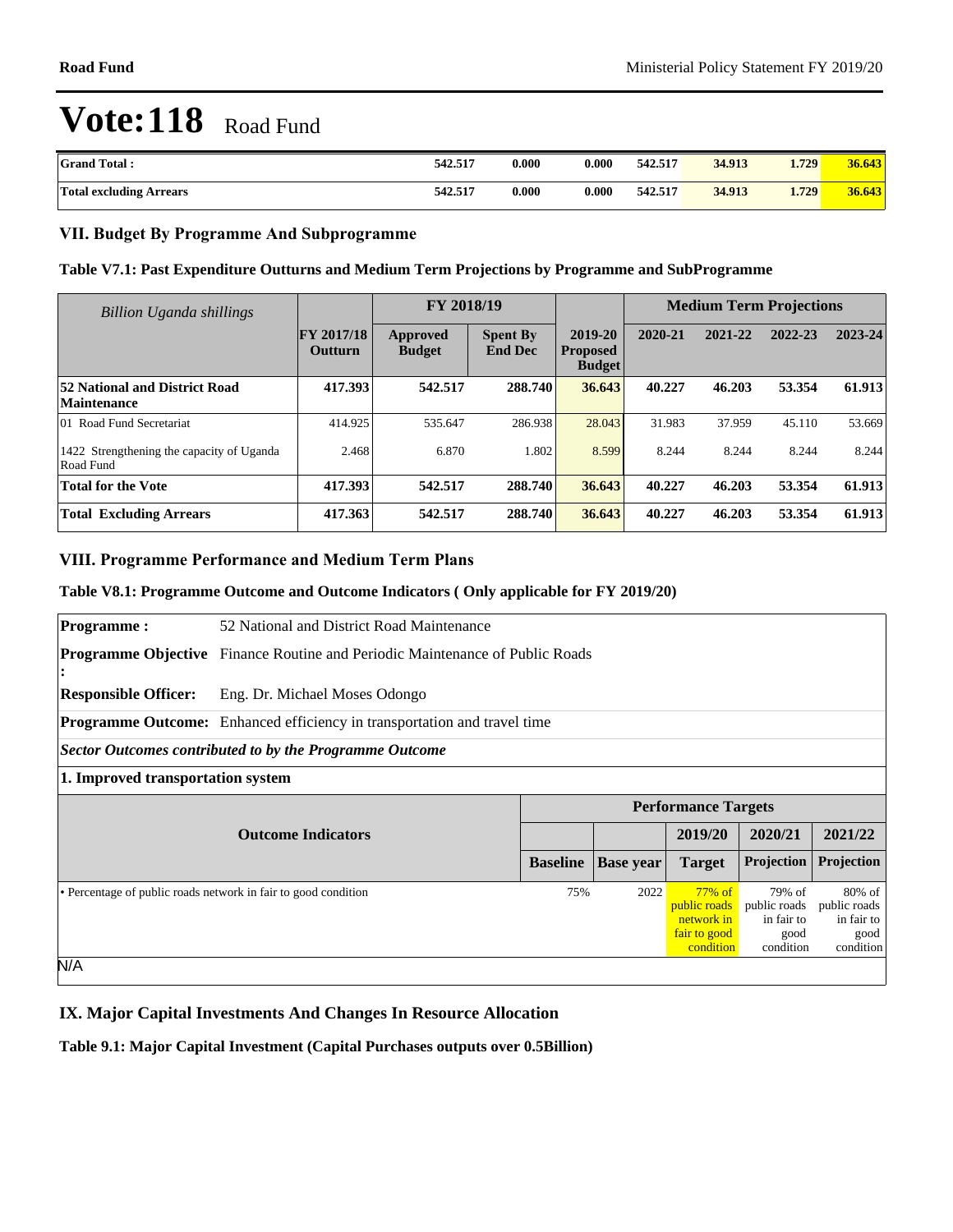| FY 2018/19                                                                | <b>FY 2019/20</b>                                                                                                           |                                                      |
|---------------------------------------------------------------------------|-----------------------------------------------------------------------------------------------------------------------------|------------------------------------------------------|
| <b>Appr. Budget and Planned Outputs</b>                                   | <b>Expenditures and Achievements by</b><br>end Dec                                                                          | <b>Proposed Budget and Planned</b><br><b>Outputs</b> |
| Vote 118 Road Fund                                                        |                                                                                                                             |                                                      |
| <b>Program: 04 52 National and District Road Maintenance</b>              |                                                                                                                             |                                                      |
| Development Project : 1422 Strengthening the capacity of Uganda Road Fund |                                                                                                                             |                                                      |
| Output: 04 52 72 Government Buildings and Administrative Infrastructure   |                                                                                                                             |                                                      |
| 25% of URF/PPDA office premise constructed                                | Preliminary works (mass excavation and lateral 46% of Construction work completed<br>supporting) for construction concluded |                                                      |
| <b>Total Output Cost(Ushs Thousand)</b><br>6,000,000                      | 1,664,356                                                                                                                   | 6,000,000                                            |
| Gou Dev't:<br>6,000,000                                                   | 1,664,356                                                                                                                   | 6,000,000                                            |
| Ext Fin:                                                                  | $\mathbf{0}$<br>$\Omega$                                                                                                    |                                                      |
| A.I.A.                                                                    | $\mathbf{0}$<br>$\Omega$                                                                                                    |                                                      |

## **X. Vote Challenges and Plans To Improve Performance**

#### **Vote Challenges**

1. Escalating backlog of road maintenance. The available budget of UGX 542billion only meets 55% of total needs;

2. Poor technical capacity of designated agencies especially under district, urban and community access roads (DUCAR)- being addressed through TSU

3. Delayed attainment of the 2nd Generation status as required by the URF Act 2018. The Fund continues to operate within the state budgetary system, drawing its funds by allocation from the Consolidated Fund;

#### **Plans to improve Vote Performance**

1. URF shall continue pursuing the intervention of Government in attaining a 2nd Generation Road Fund status;

2. Strengthen institutional capacity for better service delivery and sustainability through technical assistance by EDFII

3. facilitate the efficient and effective mobilization and administration of funds for maintenance of public roads;

4. Strengthen the URF Monitoring and Evaluation system through in-house intervention and outsourcing expertise;

5. Construct own office building with the joint construction of URF/PPDA office block

6. ensure satisfactory accountability for road maintenance funds through TSU intervention

### **XI Off Budget Support**

### **Table 11.1 Off-Budget Support by Sub-Programme**

N/A

### **XII. Vote Cross Cutting Policy And Other Budgetary Issues**

#### **Table 12.1: Cross- Cutting Policy Issues**

| <b>Issue Type:</b>       | <b>HIV/AIDS</b>                                                                                                   |
|--------------------------|-------------------------------------------------------------------------------------------------------------------|
| <b>Objective :</b>       | To continue creating HIV/AIDs awareness in maintenance of Public Roads                                            |
| <b>Issue of Concern:</b> | To increase awareness and reduce HIV/AIDs prevalence among road gangs and the community<br>involved in road works |